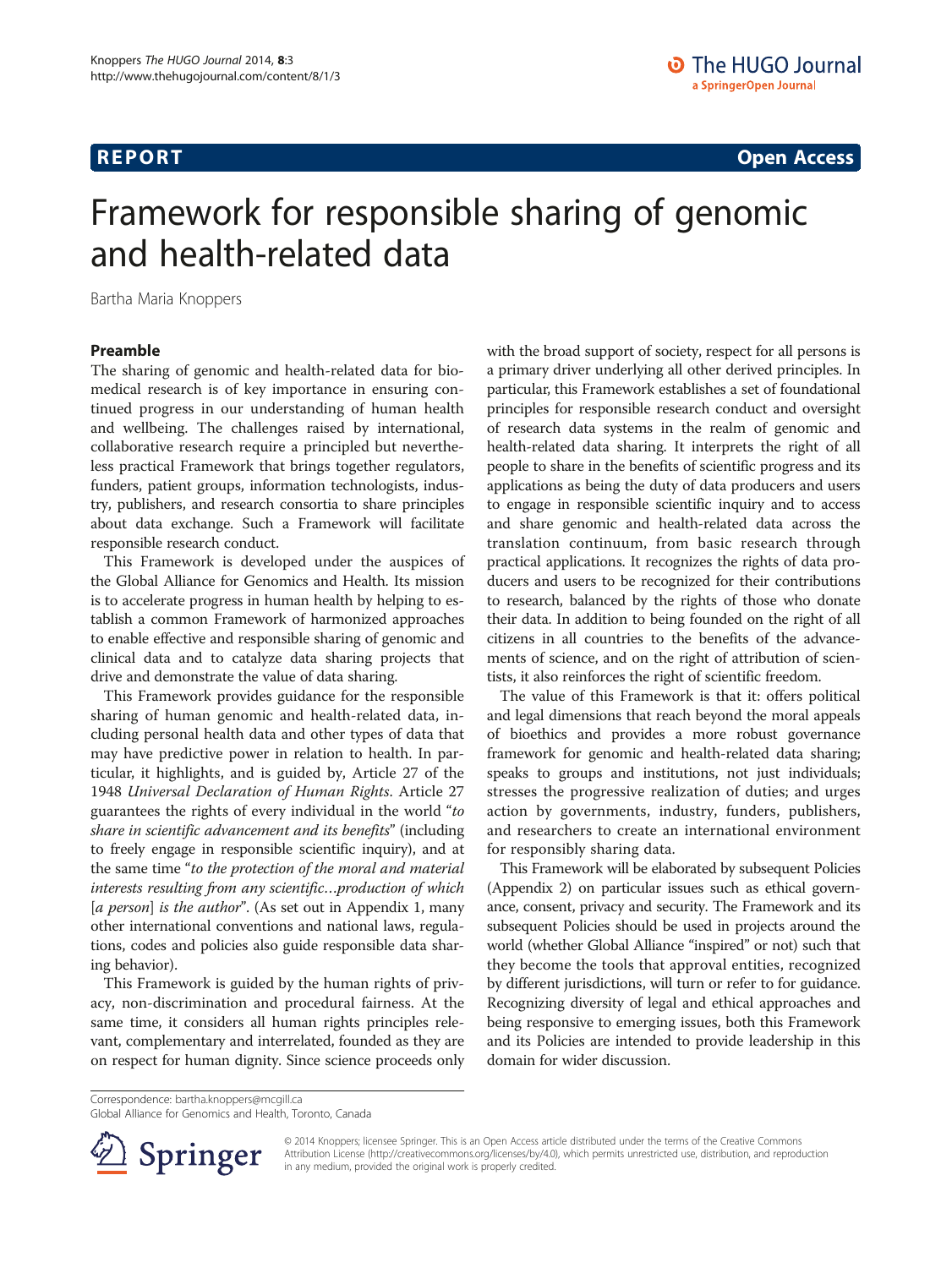#### Purpose and interpretation

#### 1. Purpose

The purpose of this Framework is to provide a principled and practical framework for the responsible sharing of genomic and health-related data. Its primary goals are to:

- i. Protect and promote the welfare, rights, and interests of individuals from around the world in genomic and health-related data sharing, particularly those who contribute their data for biomedical research;
- ii. Complement laws and regulations on privacy and personal data protection, as well as policies and codes of conduct for the ethical governance of research;
- iii. Foster responsible data sharing and oversight of research data systems;
- iv. Establish a framework for greater international data sharing, collaboration and good governance;
- v. Serve as a dynamic instrument that can respond to future developments in the science, technology, and practices of genomic and health-related data sharing;
- vi. Serve as a tool for the evaluation of responsible research by research ethics committees and data access committees; and
- vii. Provide overarching principles to be respected in developing legally-binding tools such as data access agreements.

#### 2. Interpretation

Without ascribing legal meaning, this Framework should be interpreted in good faith and is to be understood as a whole. The Foundational Principles and Core Elements are to be understood as complementary and interrelated, as appropriate and relevant in different contexts, countries and cultures. This Framework will be supported by Policies for guidance in particular issues such as, but not limited to, ethical governance, privacy and security, and consent. For the purposes of this Framework, "data sharing" includes data transfer or data exchange between data users, or where data are made available to secondary researchers, either openly or under specified access conditions.

#### Application

This Framework is intended for all entities or individuals providing, storing, accessing, managing or otherwise using genomic and health-related data, including data donors, users, and producers. This includes, but is not limited to, researchers, research participants and patient communities, publishers, research funding agencies, data protection authorities, hospitals, research ethics committees, industry, ministries of health, and public health organizations.

#### Foundational principles

The Foundational Principles of this Framework guide the responsible sharing of genomic and health-related data. They also facilitate compliance with the obligations and norms set by international and national law and policies.

#### Foundational principles for responsible sharing of genomic and health-related data

- Respect Individuals, Families and Communities
- Advance Research and Scientific Knowledge
- Promote Health, Wellbeing and the Fair Distribution of Benefits
- Foster Trust, Integrity and Reciprocity

#### Core elements of responsible data sharing

It is good practice for those involved in genomic and health-related data sharing to have core elements of responsible data sharing in place. The following Core Elements of the Framework aid in the interpretation of the Foundational Principles to individuals and organizations involved in the sharing of genomic and healthrelated data. The Core Elements should be interpreted in a proportionate manner that acknowledges different levels of risk and community cultural practices. This Framework applies to use of data that have been consented to by donors (or their legal representatives) and/ or approved for use by competent bodies or institutions in compliance with national and international laws, general ethical principles, and best practice standards that respect restrictions on downstream uses. Endorsement of the Framework does not preclude the development of particular guidance via Policies for specific populations (e.g. children) or issues (e.g. ethical governance, privacy and security, and consent).

#### Core elements of responsible data sharing **Transparency**

- Develop clearly defined and accessible information on the purposes, processes, procedures and governance frameworks for data sharing. Such information should be presented in a way that is understandable and accessible in both digital and non-digital formats.
- Provide clear information on the purpose, collection, use and exchange of genomic and health-related data, including, but not limited to: data transfer to third parties; international transfer of data; terms of access; duration of data storage; identifiability of individuals and data and limits to anonymity or confidentiality of data; communication of results to individuals and/or groups; oversight of downstream uses of data; commercial involvement; proprietary claims; and processes of withdrawal from data sharing.
- Implement procedures for fairly determining requests for data access and/or exchange.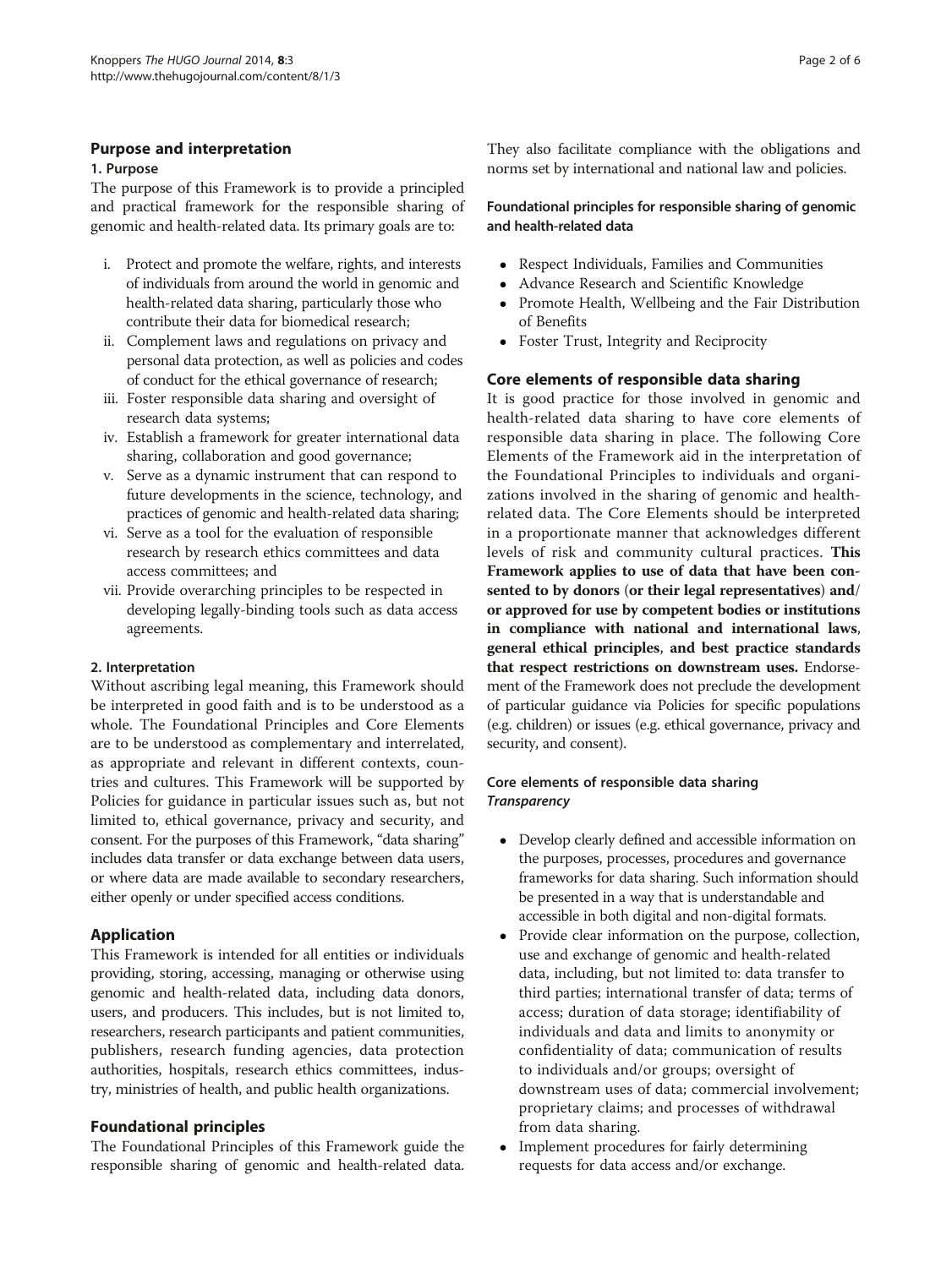#### Accountability

- Put in place systems for data sharing that respect this Framework.
- Track the chain of data access and/or exchange to its source.
- Develop processes to identify and manage conflicts of interest.
- Implement mechanisms for handling complaints related to data misuse; for identifying, reporting and managing breaches; and for instituting appropriate sanctions.

#### Engagement

- Develop mechanisms to enable citizens to make meaningful contributions to biomedical research and to partake in deliberation on how these contributions can be respected.
- Facilitate deliberation about the wider societal implications of genomic and health-related data sharing among all stakeholders, especially citizens.

#### Data quality and security

- Store and process the data collected, used and transferred in a way that is accurate, verifiable, unbiased, proportionate, and current, so as to enhance their interoperability and replicability and also preserve their long-term searchability and integrity.
- Ensure feedback mechanisms on the utility, quality, security, and accuracy of data, and their annotations, with a view to improving quality and interoperability and appropriate re-use by others.
- Establish proportionate data security measures that mitigate the risk of unauthorized access, data loss and misuse.
- Understand the issues related to lawful requests for data based on law enforcement, public health, or national security concerns.

#### Privacy, data protection and confidentiality

• Comply with applicable privacy and data protection regulations at every stage of data sharing, and be in a position to provide assurances to citizens that confidentiality and privacy are appropriately protected when data are collected, stored, processed, and exchanged. Privacy and data protection safeguards should be proportionate to the nature and use of the data, whether identifiable, coded or anonymized.

• Forego any attempt to re-identify anonymized data unless where expressly authorized by law.

#### Risk-benefit analysis

- Consider the realistic harms and benefits of data sharing on and with individuals, families and communities, including opportunity costs associated with both sharing and not sharing data. Potential realistic benefits may include development of new scientific knowledge and applications, enhanced efficiency, reproducibility and safety of research projects or processes, and more informed decisions about health care. Potential realistic harms may include invasions of privacy or breach of confidentiality and invalid conclusions about research projects.
- Conduct data sharing with a view towards minimizing harms and maximizing benefits to not just those who contribute their data, but also to society and health care systems as a whole, particularly where data pertains to disadvantaged people. Benefits arising from data sharing may not be uniformly distributed throughout communities around the world and may depend on the usability of data within a specified context, national priorities, as well as a specific community's concern about health and interpretation of wellbeing.
- Undertake a proportionate assessment of the benefits and risks of harm in data sharing, which is periodically monitored according to the reasonable foreseeability of such harms and benefits. Such an assessment may also incorporate mechanisms that track subsequent harms, should they materialize, so as to help inform future policy.

#### Recognition and attribution

- Design systems of data sharing with a view towards recognition and attribution that are meaningful and appropriate to the medium or discipline concerned and which provide due credit and acknowledgement of all who contributed to the results.
- Extend recognition and attribution both to primary purposes and, as appropriate, to secondary or downstream uses and applications. All parties should act in good faith to ensure that any connections to original sources of data are maintained where appropriate, to the extent permissible by law.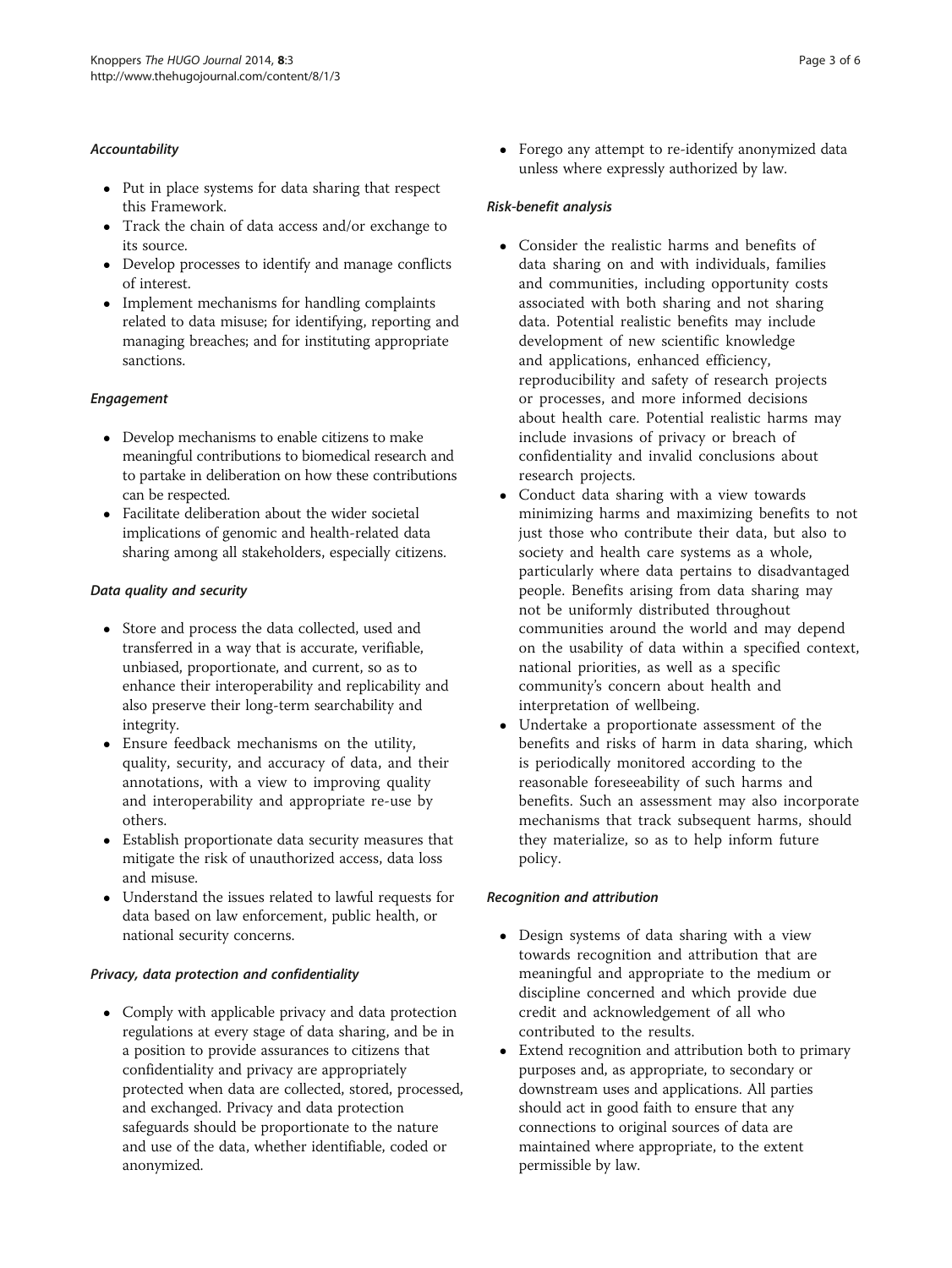#### <span id="page-3-0"></span>**Sustainability**

 Ensure, where appropriate, the sustainability of the data generated for future use, through both archiving and using appropriate identification and retrieval systems, and through critical appraisal of the mechanisms and systems used for sharing genomic and health-related data.

#### Education and training

 Dedicate education and training resources so as to advance data sharing and data management and to constantly improve data quality and integrity. Education and training resources should lso be dedicated to: fostering and maintaining good records about the effects and impact of data sharing; raising awareness about national health priorities and distribution of health services; building capacity and data sharing infrastructure in countries; and, working towards the building of an evidence base about the advantages and potential limitations of data sharing.

#### Accessibility and dissemination

- Make reasonable efforts to maximize the accessibility of data for research through lawful and proportionate data sharing.
- Promote collaborative partnerships and data sharing that can generate maximum benefit, along with the harmonization of deposit, management and access procedures and use as a means to promote accessibility.
- Seek to make data and research results widely available, including through publication and digital dissemination, whether positive, negative or inconclusive, depending on the nature and use of the data. Dissemination of data and research results should be conducted in a way that both promotes scientific collaboration, reproducibility and broad access to data, and yet minimizes obstacles to data sharing while minimizing harms and maximizing benefits to individuals, families and communities.

#### Implementation mechanisms and amendments

1. This Framework should be adopted by organizations and bodies involved in genomic and health-related data sharing. Organizations and bodies adhering

to this Framework should take all reasonable and appropriate measures, whether of a regulatory, contractual, administrative or other character, to give effect to the Foundational Principles and Core Elements set out in this Framework in accordance with the international law of human rights and should, by means of all reasonable and appropriate measures, promote their implementation.

- 2. Any persons, organizations or bodies adhering to this Framework may propose one or more amendments to the present Framework by communicating the amendments to the Regulatory and Ethics Working Group of the Global Alliance for Genomics and Health (the "REWG"). The REWG shall publicly circulate such amendments for comments and possible inclusion in this Framework.
- 3. The REWG, in collaboration with biomedical, patient advocacy, and ethical and policy organizations and committees, will track the adoption of this Framework and its application through subsequent Policies. It will also routinely review its provisions, be aware of advances in basic research and technology, and ethical and legal developments, and attempt to ensure that this Framework is fit for purpose.

# Appendix 1

#### Foundational Human Rights Instruments

\* Universal Declaration of Human Rights (UN 1948) (Article 27)

\* International Covenant on Economic, Social and Cultural Rights (UN 1966) (Article 15)

#### Ethical and Legal Codes and Policies Guiding Data Sharing Behavior

- Constitution of the World Health Organization (WHO 1946)
- Bermuda Principles on Human Genome Sequencing (1996)
- Universal Declaration on the Human Genome and Human Rights (UNESCO 1997)
- Convention on Human Rights and Biomedicine (Council of Europe 1997)
- Statement on DNA Sampling: Control and Access (HUGO 1998)
- Statement on Human Genomic Databases (HUGO Ethics Committee 2002)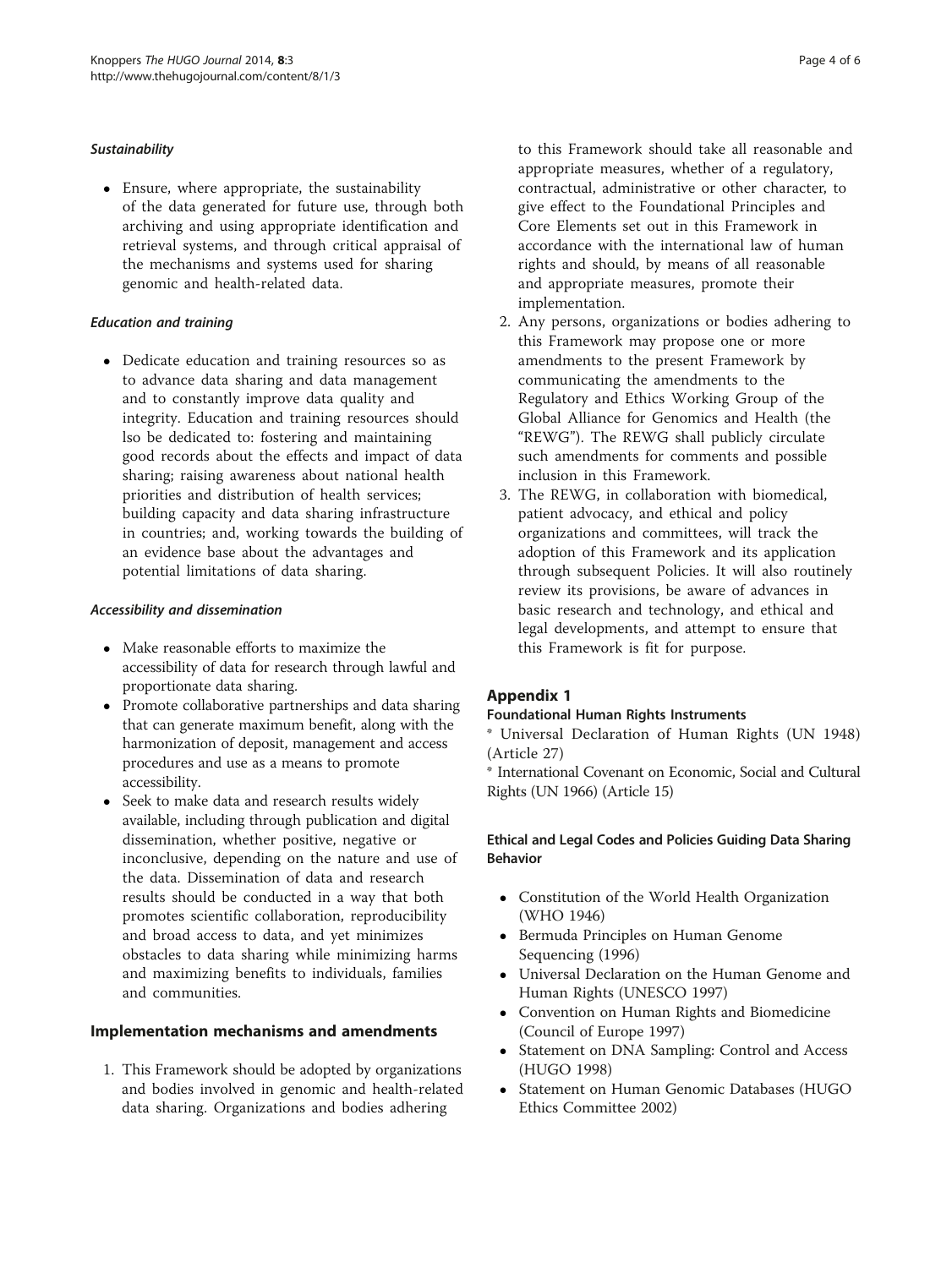- <span id="page-4-0"></span> Declaration of Ethical Considerations regarding Health Databases (WMA 2002)
- International Ethical Guidelines for Biomedical Research Involving Human Subjects (CIOMS, WHO 2002)
- Budapest Open Access Initiative (2002)
- Sharing Data from Large-scale Biological Research Projects: A System of Tripartite Responsibility (Fort Lauderdale Statement, 2003)
- International Declaration on Human Genetic Data (UNESCO, IBC 2003)
- European Society of Human Genetics: Data Storage and DNA Banking for Biomedical Research (ESHG 2003)
- Universal Declaration on Bioethics and Human Rights (UNESCO 2005)
- Additional Protocol to the Convention on Human Rights and Biomedicine, concerning Biomedical Research (Council of Europe 2005)
- Recommendation Rec (2006) 4 of the Committee of Ministers to Member States on Research on Biological Materials of Human Origin (Council of Europe 2006)
- OECD Principles and Guidelines for Access to Research Data from Public Funding (OECD 2007)
- International Ethical Guidelines for Epidemiological Studies (CIOMS, WHO 2008)
- Recommendations from the 2008 International Summit on Proteomics Data Release and Sharing Policy (Amsterdam Principles, 2008)
- Guidelines for Human Biobanks and Genetic Research Databases (OECD 2008, 2009)
- Toronto Statement on Prepublication Data Sharing (2009)
- Joint Statement by Funders of Health Research (2011)
- 2012 Best Practices for Repositories: Collection, Storage, Retrieval and Distribution of Biological Material for Research (ISBER 2012)
- Responsible Conduct in the Global Research Enterprise: A Policy Report (InterAcademy Council 2012)
- Declaration of Helsinki (WMA 2013)
- Guidelines governing the Protection of Privacy and Transborder Flows of Personal Data (OECD 2013)

# Appendix 2

Figure 1.